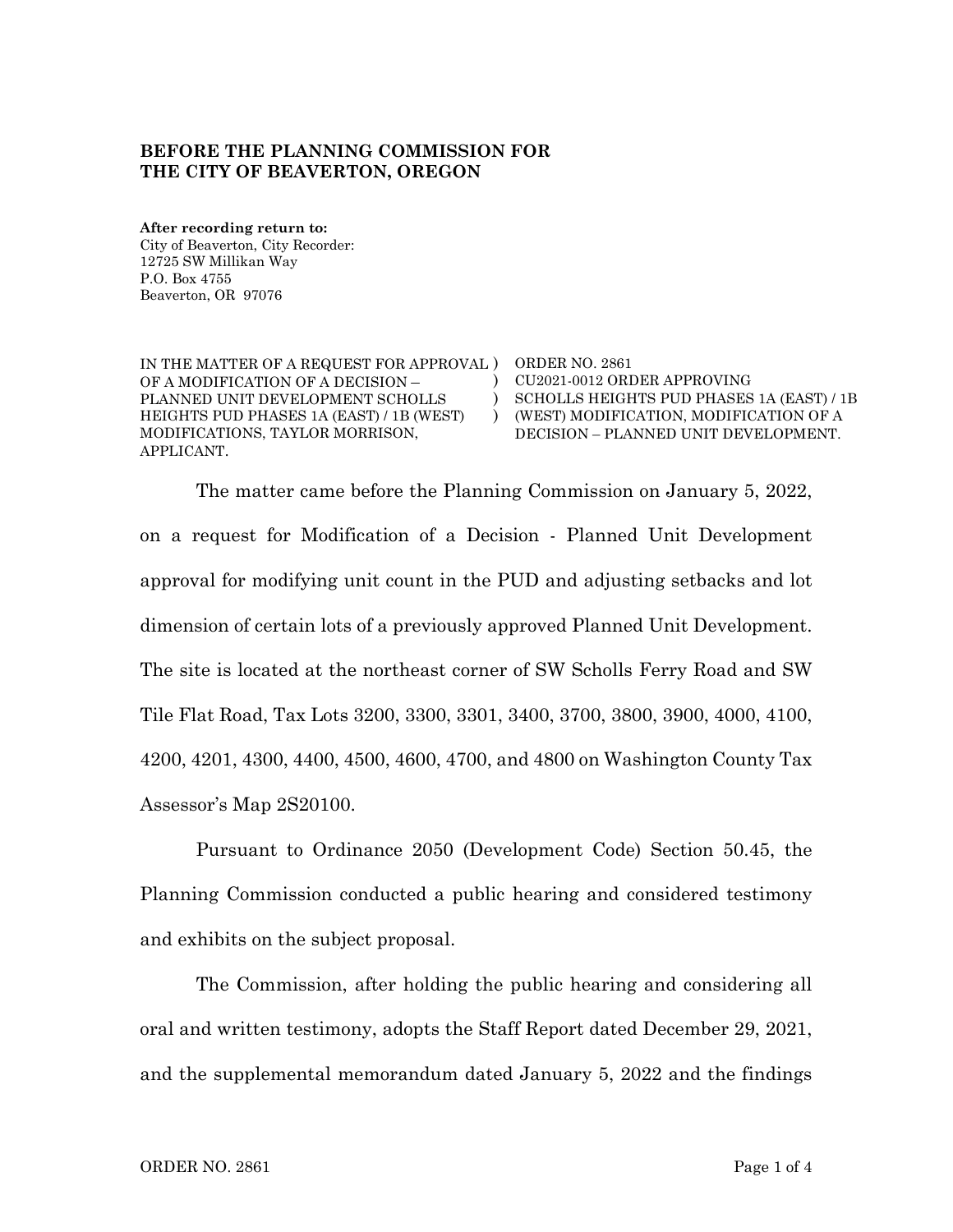contained therein, as applicable to the approval criteria contained in Sections 40.03, 40.15.15.6.C and 50.95 of the Development Code.

Therefore, **IT IS HEREBY ORDERED** that **CU2021-0010** is **APPROVED**, based on the testimony, reports and exhibits, and evidence presented during the public hearing on the matter and based on the facts, findings, and conclusions found in the Staff Report dated December 29, 2021, and the supplemental memorandum dated January 5, 2022, subject to the condition of approval as follows:

## **A. General Conditions:**

1. All conditions in CU2017-0010, CU2019-0012, and CU2021-0006 remain in full effect, except condition of approval number five (5) of decision CU2017-0010, condition of approval number three (3) of decision CU2019-0012, and condition of approval number three (3) of decision CU2020-0006, which are superseded by condition of approval (3) below. (Planning / JF)

## **B. Prior to Issuance of Site Development Permits, the applicant shall:**

- 2. Ensure the associated land use application LD2021-0010 has been approved and is consistent with the submitted plans. (Planning / JF)
- 3. Provide a plan showing the development of the required open space, as listed below, for each phase of development. Open space constructed in excess of that required in previous phases may be used to meet the open space requirements for subsequent phases. The open space requirements are approximately to 173 square feet of active and 691 square feet of total open space per dwelling unit. (Planning / JF)

a. East-1 (1A-1): 0.56 acres active open space and 2.24 acres total open space.

b. East-2 (1A-2): 0.22 acres active open space and 0.87 acres total open space.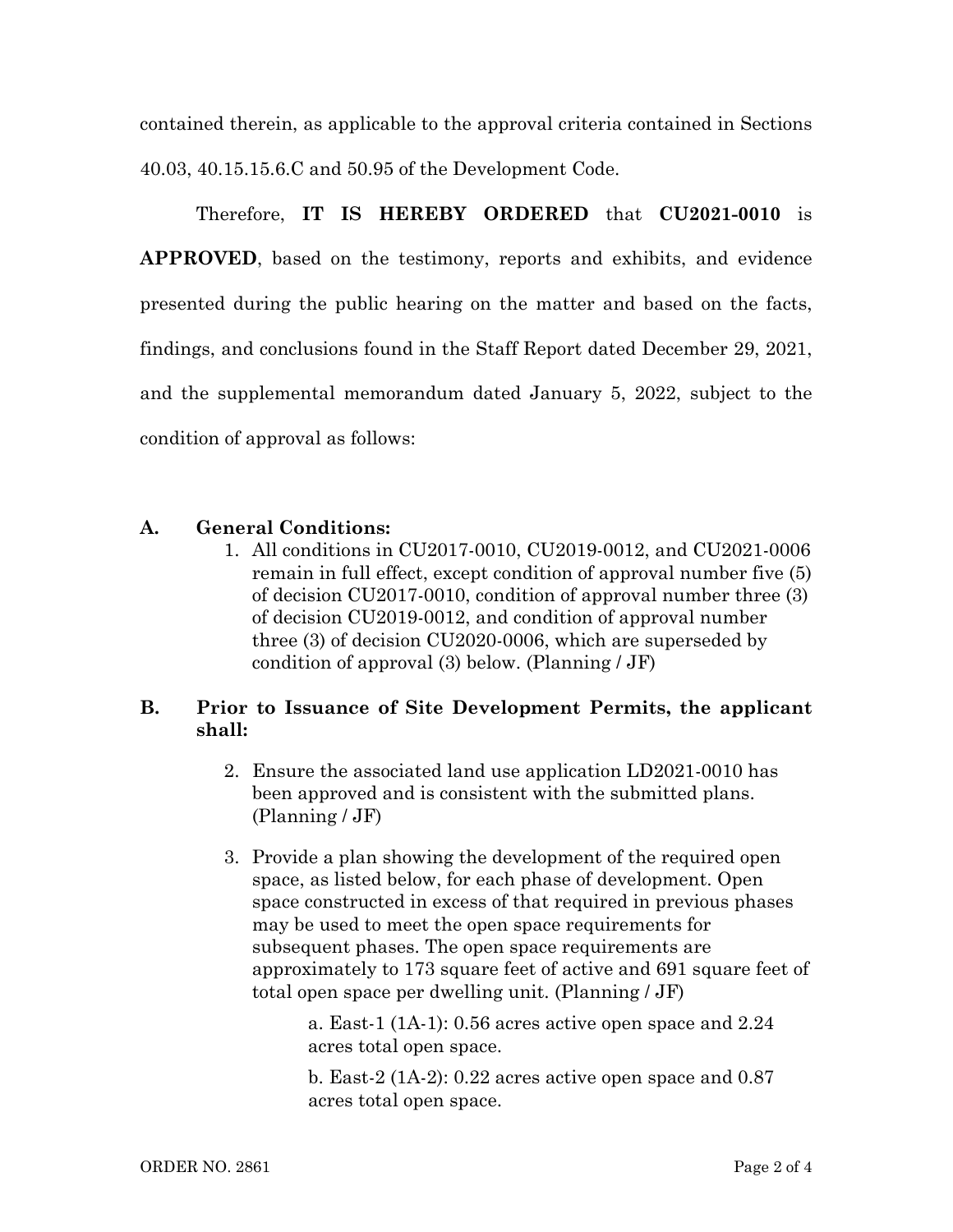c. West-1 (1B-1): 0.27 acres of active open space and 1.09 acres of total open space.

d. West-2 (1B-2): 0.27 acres of active open space and 1.09 acres of total open space.

e. Northwest: 0.39 acres of active open space and 1.57 acres of total open space.

f. Central: 0.32 acres of active open space and 1.27 acres of total open space.

g. Northeast-South: 0.12 acres of active open space and 0.50 acres of total open space.

h. Northeast-North: 0.39 acres of active open space and 1.55 acres of total open space.

i. North: 0.11 acres of active open space and 0.45 acres of total open space.

j. South: 0.85 acres of active open space and 3.42 acres of total open space.

Motion **CARRIED**, by the following vote:

**AYES:** McCann, Saldanha, Glenewinkel, Lawler, Nye, Teater, Winter. **NAYS:** None. **ABSTAIN:** None. **ABSENT:** None.

Dated this  $\frac{10th}{\text{day of}}$  January 2022.

To appeal the decision of the Planning Commission, as articulated in Land Use Order No. 2861 an appeal must be filed on an Appeal form provided by the Director at the City of Beaverton Community Development Department's office

| by | no | later        | than  | $4\mathord{:}30$ | p.m. | on |
|----|----|--------------|-------|------------------|------|----|
|    |    | January 20th | 2022. |                  |      |    |